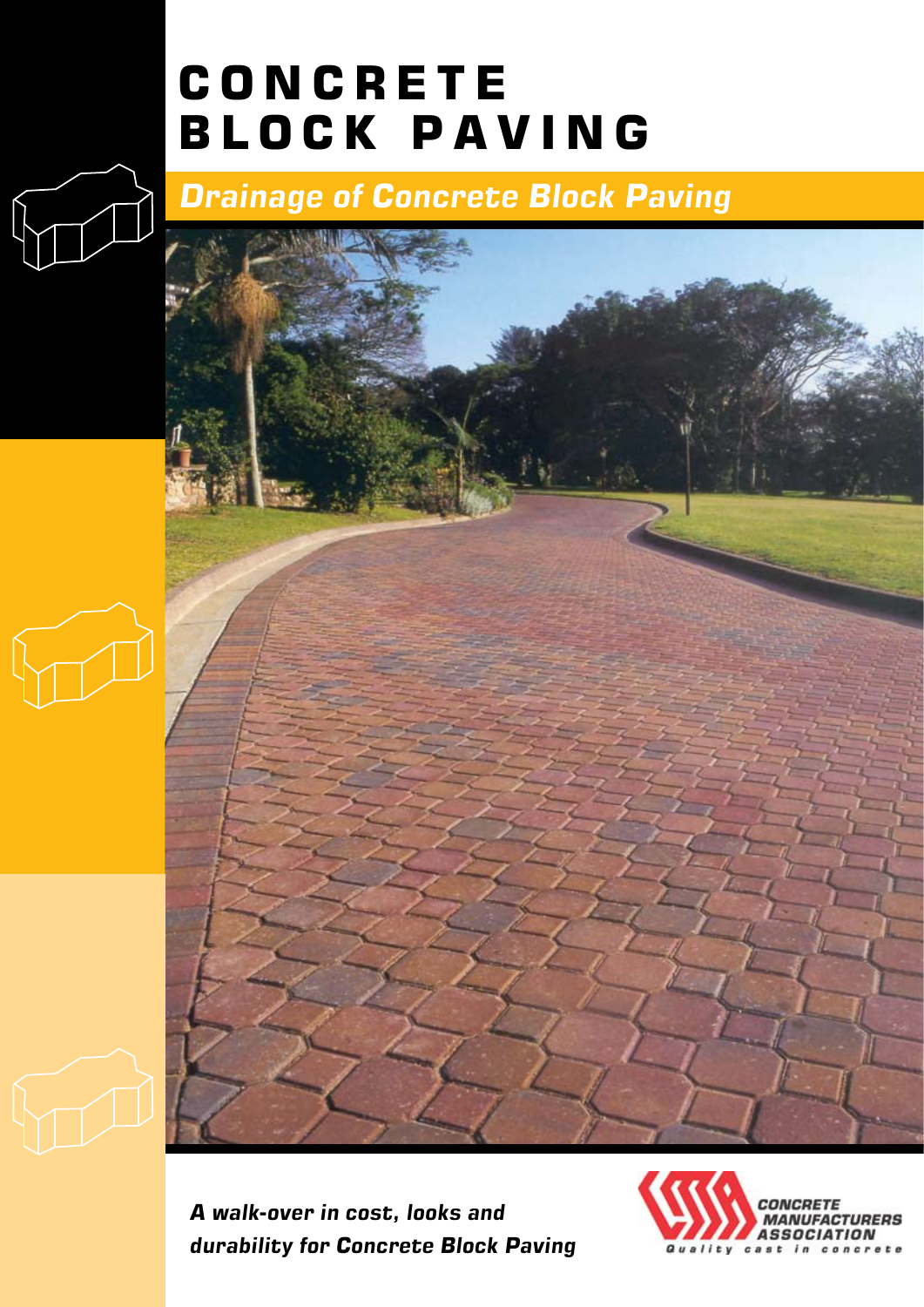## *Background*

*Concrete Block paving (cbp) differs from other forms of surfacing in that it comprises small segments and therefore is criss-crossed by a network of close spaced joints filled with sand. This means cbp is permeable and drainage of the surface and underlying layers is important. There is limited full scale testing world wide but from a study conducted by Dr Brian Shackel of the University of New South Wales, Australia, the following conclusions were drawn:-*

- *Between 30% to 35% of rainfall will penetrate newly laid, untrafficked, and unsealed block pavements.*
- *Increase in pavement crossfall will increase surface runoff. (Recommended min. slopes of 2%.)*
- **The permeability of the joints can be reduced by up** *to 50% with an application of a water based acrylic sealer. Similarly infiltration can be inhibited by using 10% of lime or 6% bentonite to the jointing sand.*

*Generally no attempt is made to seal the joints hence attention should be directed towards reducing the consequences of water infiltration, particularly during the early life of the pavement. In practice care must be taken to select bedding sands not susceptible to water or seal the base if it comprises unbound* 

### *Surface drainage details* **Detail A1 – drains and gutter**



*granular materials or select base materials bound and waterproofed with cement , lime or bitumen.*

*The management of water runoff and infiltration becomes therefore a critical aspect that will affect the performance and integrity of the cbp. Good surface and subsoil drainage is essential for satisfactory pavement performance. Drainage needs to be considered during the design, specification construction phases of a project.*

*The following recommendations and detailing, although not new, but seldom practiced, are paramount for a trouble free and structurally sound cbp.*

## *1 Surface drainage*

*Surface drainage should be designed and installed as thoroughly as for other pavements noting local site conditions such as:*

- *Climatic conditions, particularly rainfall.*
- *Ground water levels and seasonal influence ie. flood or tidal conditions.*
- *Soil profile.*

#### *Key detailing notes*

- *Min longitudinal fall of 1% and a crossfall of 2%.*
- *Paving should be set at a min. 5mm higher at drains, gutters and manhole inlets.*

#### **Detail A2 – manhole inlet**

Min. 100mm Max. 200

Concrete infill, min 100mm thick 30 MPa



*stabilisation of backfill to manholes and inlet to prevent subsidence.*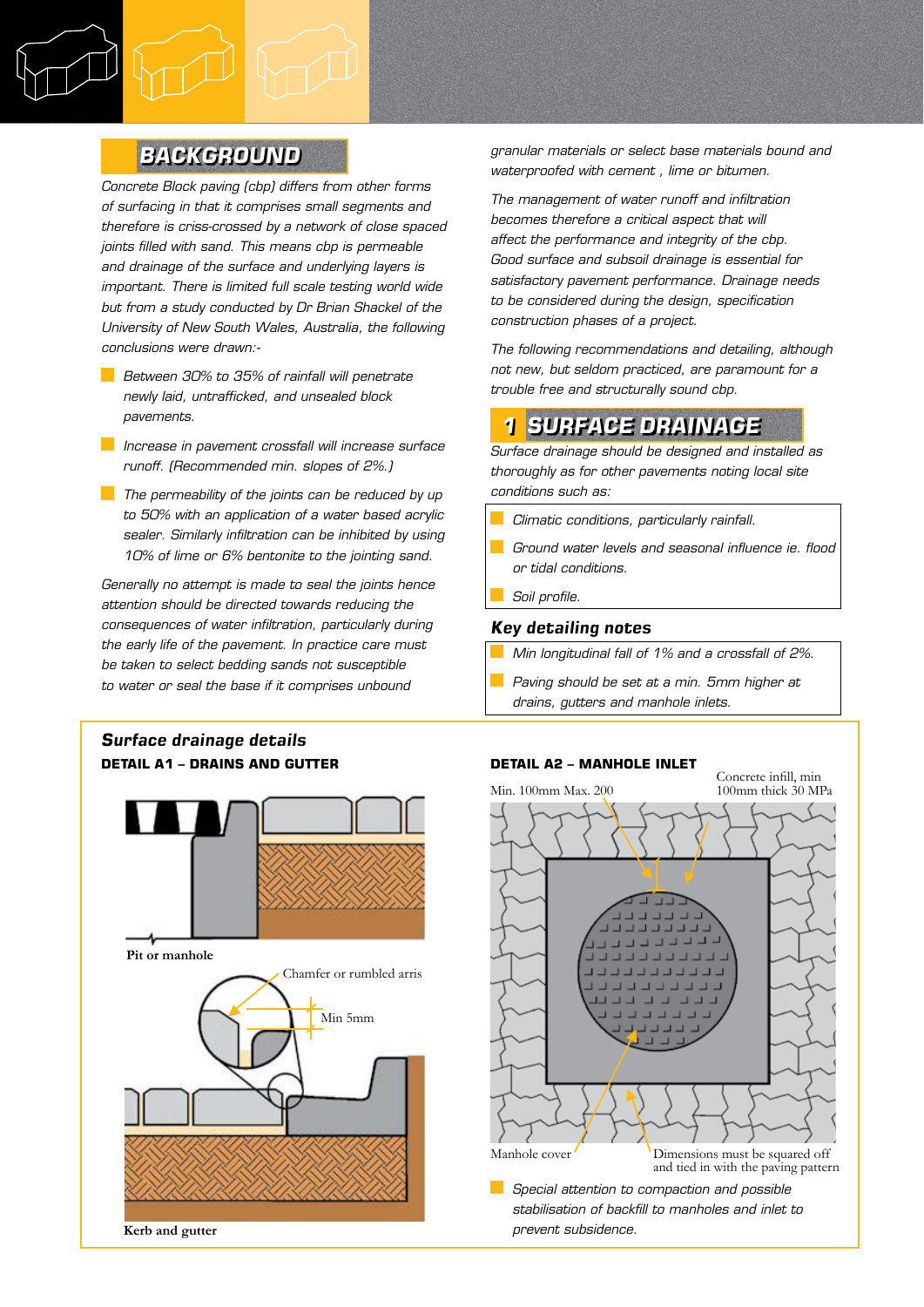

*2 bedding layer drainage*

*The drainage of the bedding sand is crucial particularly where stabilised bases are used and up against kerbs, edge beams and manhole inlets. This aspect is often neglected and leads to a build up or "boxing" of water, which pumps under traffic washing out the jointing and bedding sand leading to progressive failure.*

*Select bedding sand not susceptible to water and to the correct grading.*

**NB:** *Bituminous seal should be considered for all unbound base material before placing bedding sand.* 

#### *2.1 Bedding sand grading*

| (Nom sieve size mm) | % Passing |
|---------------------|-----------|
| 9.52                | 100       |
| 4.75                | 95-100    |
| 2.36                | 80-100    |
| 1.18                | 50-85     |
| 0.600               | 25-60     |
| 0.300               | 10-30     |
| 0.150               | $5 - 15$  |
| 0,075               | $0 - 10$  |

#### *2.2 Jointing sand*

*Sand should pass 1 18mm sieve and contain 10% - 50% of material passing a 0,075 sieve.*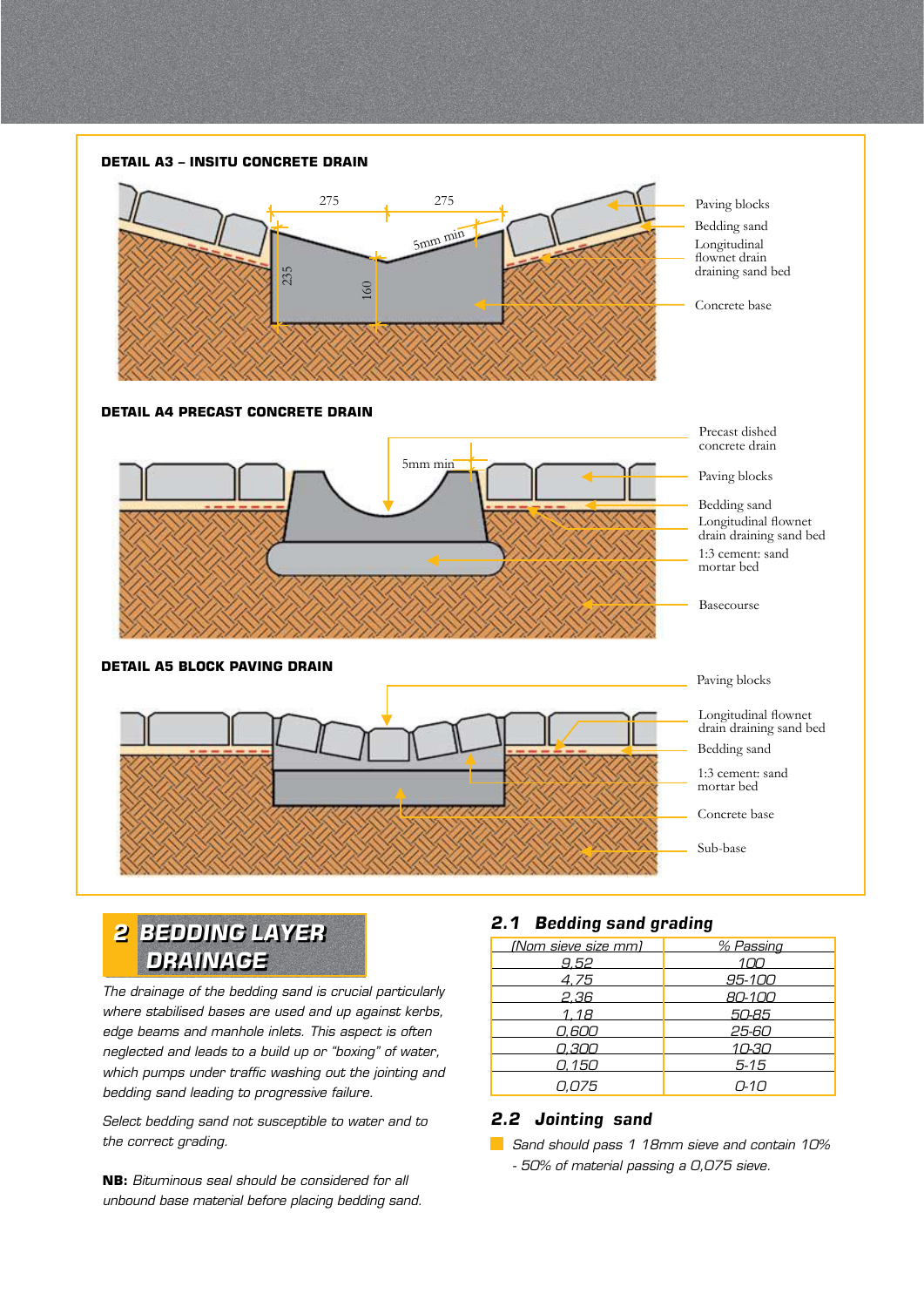### Jointing sand Paving blocks Bedding sand Basecourse 25mm Ø weephole at 1,0m spacing No-fines block wrapped in geofabric Sub-soil drain to longitudinal drain on side of road Geofabric Waterproofing membrane *Sand bed drainage details* **Detail B1 – steep slopes**

#### **Detail B2 – into drainage pits using sub soil drains**

#### **Details B3 – info drainage pits**



Basecourse

Sub-grade



#### **Details B4 into subsoil drain**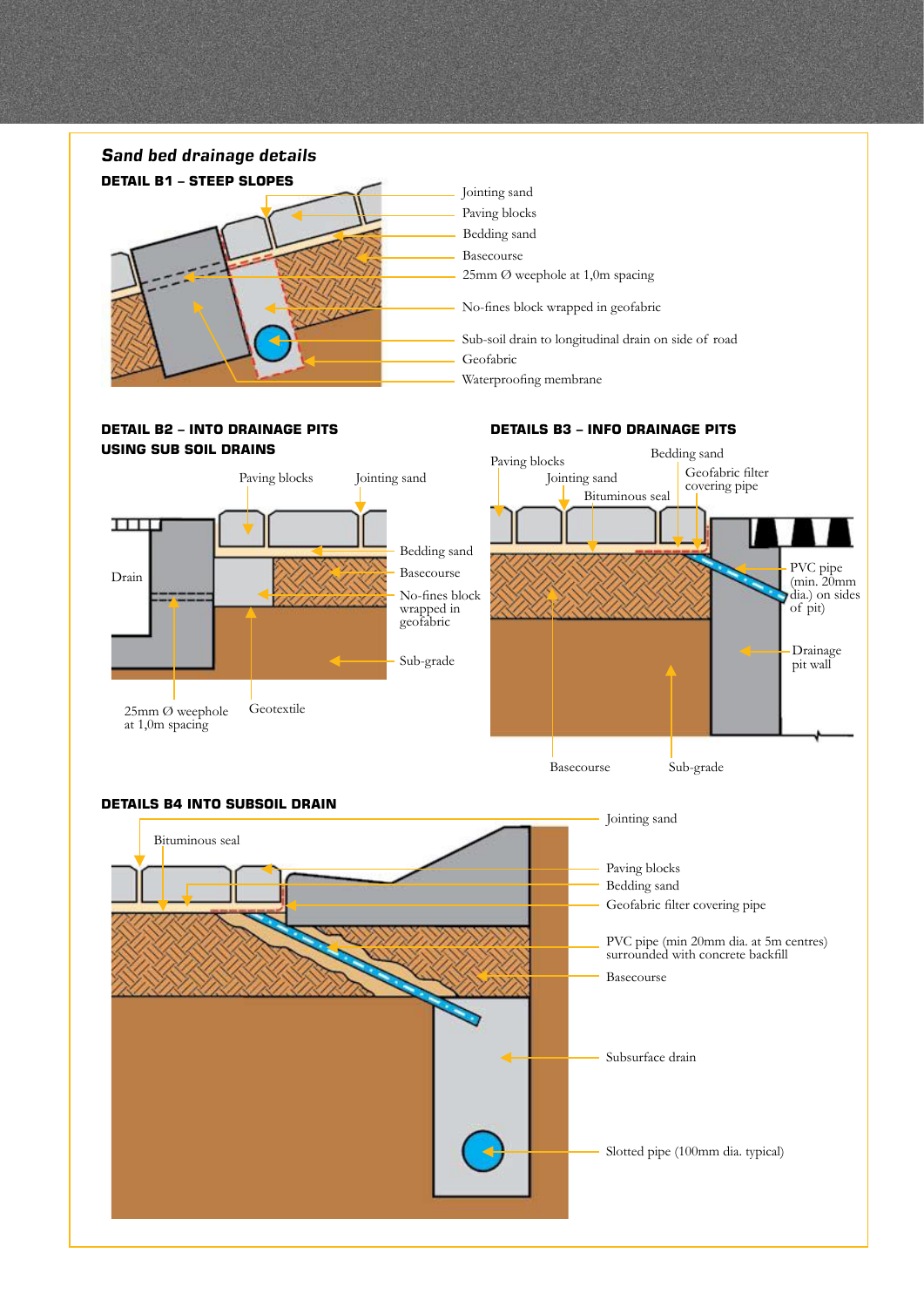#### **Detail B5 - Paving over concrete slab**



#### **Flownet drains**